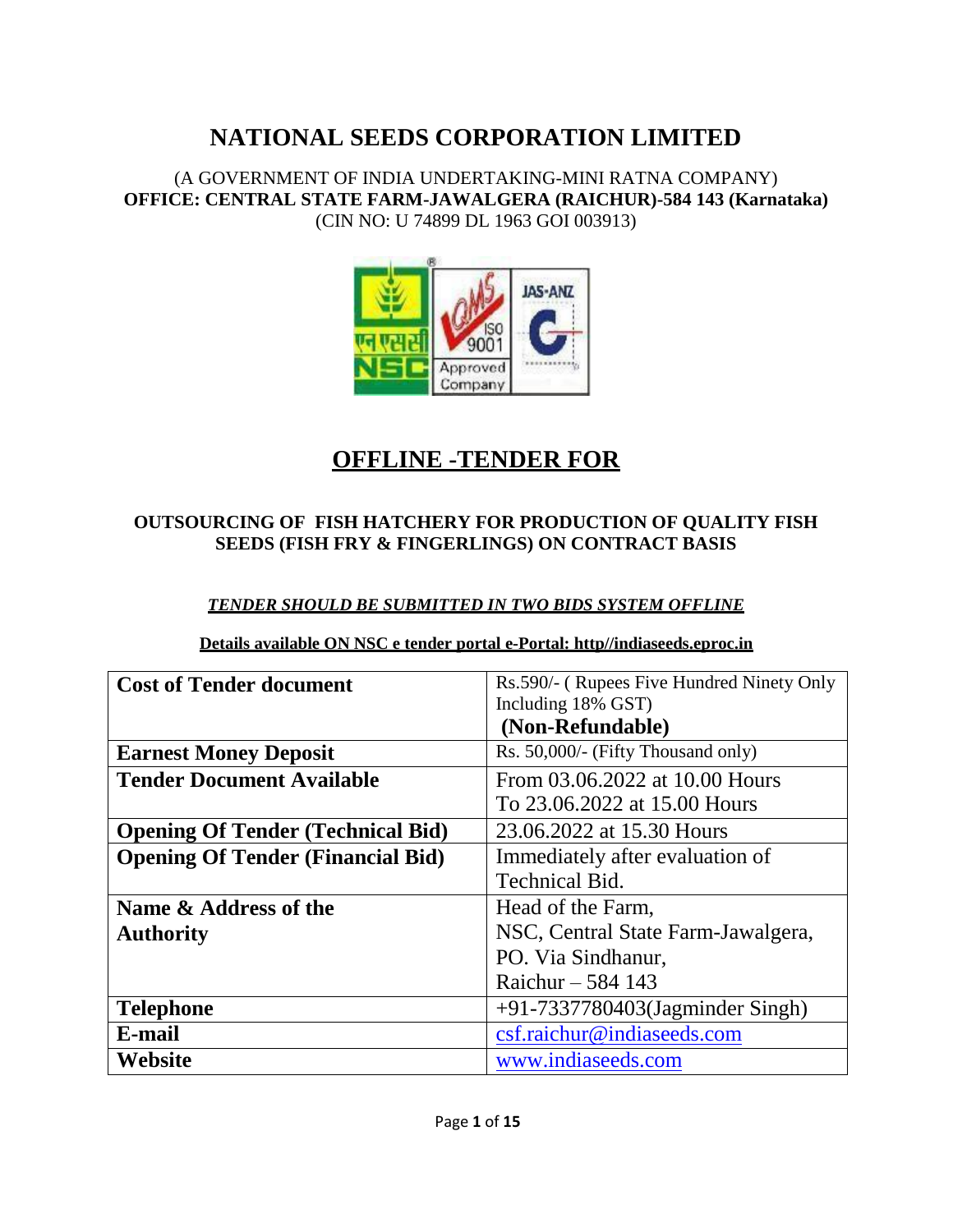#### **NATIONAL SEEDS CORPORATION LIMITED (A GOVT.OF INDIA UNDERTAKING**  *Central State Farm Jawalgera T.Q.: Sindhanur, (Raichur)*

No.CSF/JWL/4 (7-Fish)/Civil/2022-23 Dated: 02.06.2022

# **Offline Tender Notice**

National Seed Corporation Ltd., (Central State farm) Jawalgera, invited offline tender from experienced Fish Seed Producing and Fish rearing individuals/Firms for Outsourcing Fish Hatchery Complex for production and marketing of quality fish seeds on share basis for contract period of 02 years.

Tender document/Form and Terms & Conditions of the tender can be obtained from online/offline in Departmental website www [indiaseeds.com\)](http://www.indiaseeds.com/) from 03.06.2022 to 23.06.2022 till 03.00 pm by paying Rs. 590/- **(**Rupees Five Hundred Ninety only including 18% GST**)** through NEFT/RTGS or DD or cash. The Tender form required to be submitted along with Earnest Money Deposit of Rs.50,000/- through NEFT/RTGS or Demand Draft only. The Tenders will be opened on 23.06.2022 at 3.30 pm at the office of Central State Farm Raichur. For any query, please contact Mr. Jagminder singh on Mobile No. 7337780403.

 **Farm Head**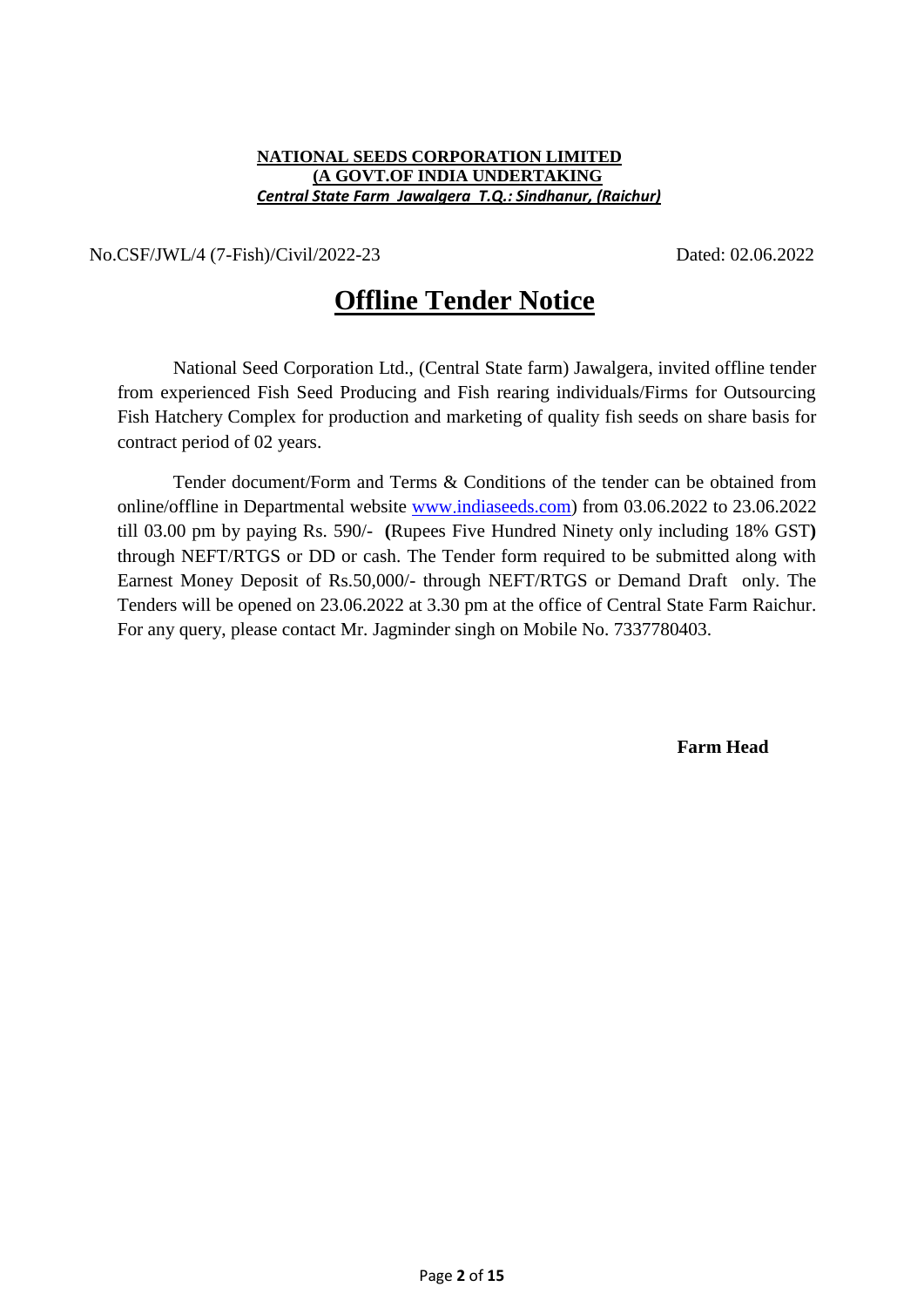### (A Government of India Undertaking) CENTRAL STATE FARM, JAWALGERA Tq. Sindhanur, Dist.Raichur-584143

#### No.CSF/JWL/4 (7-Fish)/Civil/2022-23 Dated: 02.06.2022

#### **DETAILS OF OFFLINE TENDER**

The offline tenders are invited for Outsourcing of Fish Hatchery Complex for fish seed production on contract basis for 02 years from 01.07.2022 to 30.06.2024 on contract basis on or before 23.06.2022 up to 03:00 PM which will be open on dt. 23.06.2022 at 3:30 PM at NSC Ltd., CSF-Jawalagera, TQ-Sindhanur, Distt-Raichur, Karnataka -584143.

| <b>PARTICULARS</b>                                                          | <b>DETAILS</b>                                                                                                                                                |  |  |
|-----------------------------------------------------------------------------|---------------------------------------------------------------------------------------------------------------------------------------------------------------|--|--|
| Name of the tender                                                          | Outsourcing of Fish Hatchery Complex on<br>outsource for production and marketing of<br>quality fish seeds on share basis for contract<br>period of 02 years. |  |  |
| Location                                                                    | Tq.<br>Central State Farm,<br>Jawalgera,<br>Sindhanur, Dist.Raichur, Karnataka<br>584143                                                                      |  |  |
| Tender Document Start Date / time from                                      | 03.06.2022, 10:00 AM                                                                                                                                          |  |  |
| Tender Document End Date / time                                             | 23.06.2022 (Till 15.00 Hrs.)                                                                                                                                  |  |  |
| Date and time for submission of bid                                         | From 03.06.2022, 10:00<br>Hrs. to<br>23.06.2022 Till 15.00 Hrs.                                                                                               |  |  |
| Date and time of opening of Technical Bid<br>and Price Bid via offline mode | 23.06.2022 at 15.30 Hrs                                                                                                                                       |  |  |
| <b>Tender Fee</b>                                                           | Rs. 590/- (Rupees Five Hundred Ninety only<br>including 18% GST)                                                                                              |  |  |
| <b>EMD</b>                                                                  | Rs.50,000 (Rupees Fifty Thousand Only)                                                                                                                        |  |  |
| <b>Address for Communication</b>                                            | National Seeds Corporation Limited, Central                                                                                                                   |  |  |
|                                                                             | State Farm, Jawalgera, Tq.-Sindhanur, Dist.-<br>Raichur-584143.                                                                                               |  |  |
| Clarification required if any the Contact<br>Person is                      | Sh. Jagminder Singh Jr. Engg(civil) Mobile:<br>7337780403.                                                                                                    |  |  |

1. Tender without EMD and Cost of tender will be rejected.

- 2. The successful tenderer's EMD will be converted into security deposit.
- 3. NSC reserves right to make any alteration /modification in the tender documents or cancel the tender at any stage without assigning any reason.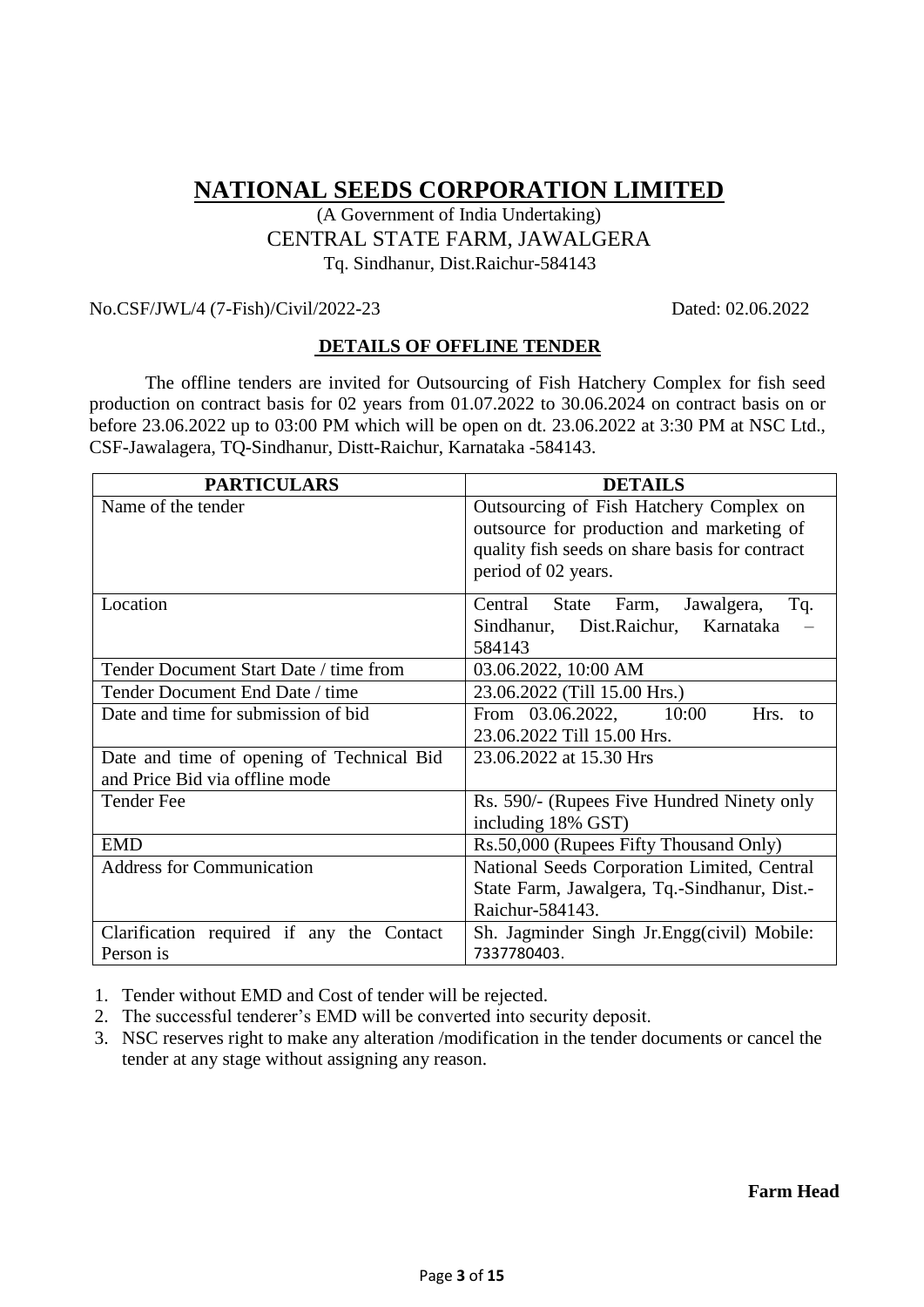(A Govt. of India Undertaking) **CENTRAL STATE FARM, JAWALGERA**

### *TERMS & CONDITIONS FOR FISH HATCHERY*

The terms & conditions for operation of Hatchery for fish seed production at Central State Farm, **Jawalgera** Tq Sindhanur Dist: Raichur.

### **1. Parties**

- **a.** National Seeds Corporation Ltd, New Delhi, a Government of India Undertaking, having its Registered office at Beej Bhawan, Pusa Complex, New Delhi-110012 (herein after called the NSC), which expression, unless the context otherwise requires shall mean and include its Successor In office, legal heirs and agreed assign on one Part, through Farm Head, National Seeds Corporation Ltd., Central State Farm, **Jawalgera.**
- **b.** The successful Tenderer , who intend to take Fish seed production in Fish Hatchery complex (about 2 ha. area) of NSC, Central State Farm Jawalgera for the period  $1<sup>st</sup>$  July 2022 to 30<sup>th</sup> June 2024 ( herein after called the Fish Seed Producer or Producer) on the other Part.

### **2 Now the work arrangement is as hereunder**:

- 2.1 Whereas the NSC wants to implement fisheries development at its farm, therefore desires to collaborate/engage Fish Seed Producer having experience in fish seed production. NSC will make available infrastructure facilities and establishment developed at the NSC farm Hatchery complex to produce quality fish seed of Indian major carps and exotic carps.
- 2.2 Fish seed producer will run Hatchery complex to undertake fish seed production as per established technology on the basis of collaborative efforts.
- 2.3 Whereas under the present arrangement, producer is agreed to undertake quality Fish Seed Production in Fish Hatchery complex of NSC farm on the Total sale share % basis of receipt to be generated in agreed period from sale of Fish seed as agreed by the parties.

### **Now, therefore in consideration of the premises and mutual covenants hereafter contained the parties hereto agreed as under:**

### **3 Financial arrangement.**

- 3.1 The Earnest Money Deposit (EMD) of Rs. 50,000/- (Rs. Fifty thousand only) through NEFT/RTGS/DD/UPI drawn in favour of "National Seeds Corporation Limited" on any authorized bank payable at Sindhanur or NEFT/RTGS/UPI to this Bank –STATE BANK OF INDIA,A/c Name –NATIONAL SEEDS CORPORATION LIMITED,A/c No.34019001808,IFSC CODE-SBIN0007861 will have to be submitted with the tender. EMD will be refunded to unsuccessful renderers without interest within three months after opening of Tender, through Bank Transfer. The EMD of successful tenderer will be adjusted as part of Security Money.
- 3.2 The Security Money Deposit of Rs. 1.00 Lakhs (Rs. One lakhs only) inclusive of EMD will be deposited inform of Insured Security bond, or Account payable Demand draft or Bank guarantee form in any of the commercial bank or payment online in acceptable form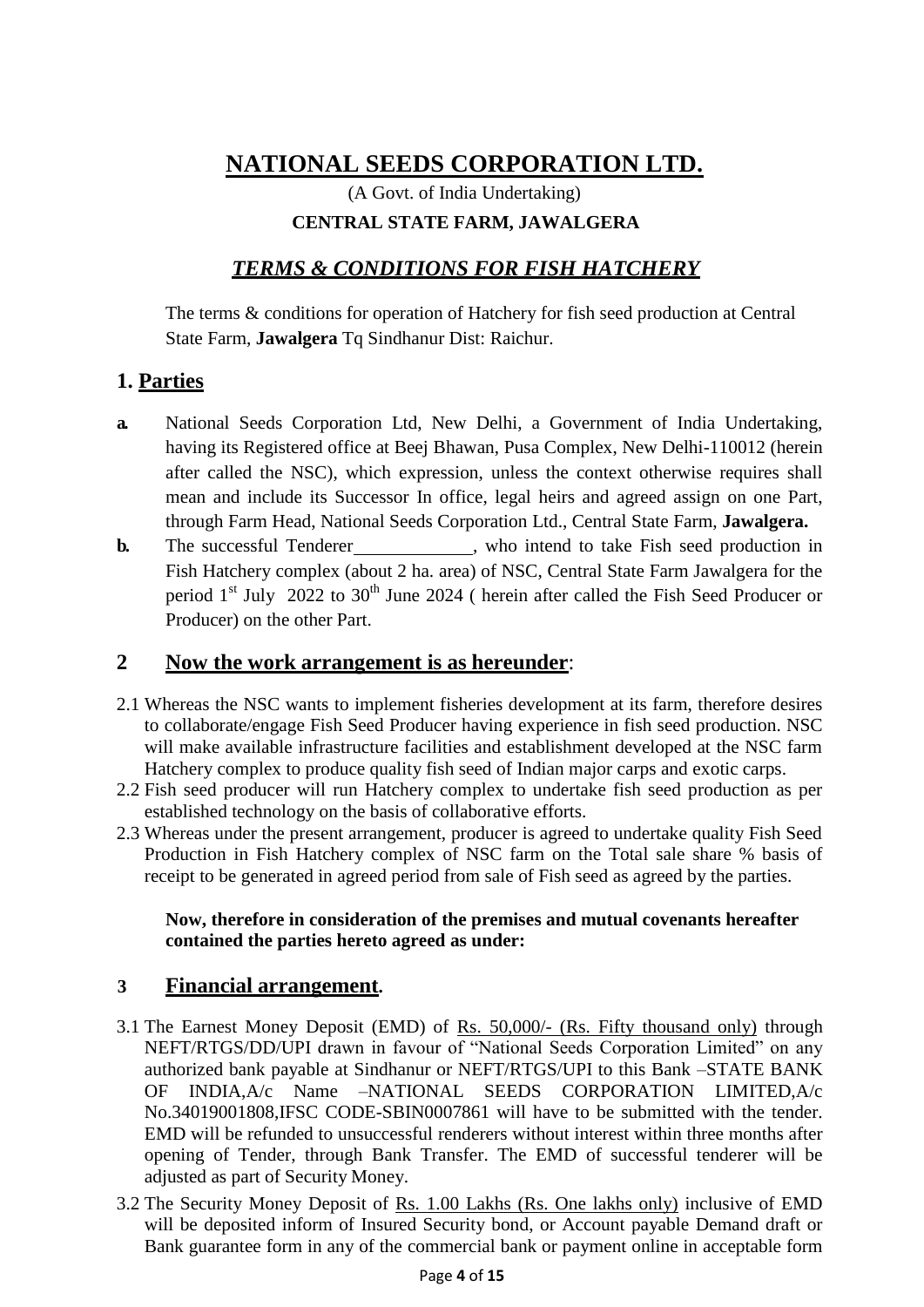by the successful tenderer within twenty days of acceptance of the work offer. The Security Money Deposit shall be refunded without interest after 30 days of satisfactory completion of contract period with all contractual obligations. However, in lieu of any loss or damage to farm or hatchery infrastructure, assets, apparatus & tools and any other item of farm provided / used by the Producer, suitable amount as decided by a committee will be deducted. In the event of serious breach of any terms and conditions by the Producer or leaving the work in between or uncompleted within agreed time by the Producer, the NSC farm will have full right to terminate the contract and forfeit the Security amount and other amount deposited by the Fish Seed Producer with the NSC.

3.3 Apart from Land and Resources, NSC has invested and created Fish Hatchery structure along with basic infrastructure for fish seed production. The Hatchery with infrastructure and Brood Stock will be handed over / provided to tenderer for seed production work for a nominal non-refundable facilitation charges amount of Rs. 2.00 lakhs per year in annual installment. The installments have to be paid within first 30 days of starting of work every year. The NSC will provide Hatchery complex, its premises, water etc. without any extra cost to fish seed producer for production of fish seed.

In case it is not possible or feasible to arrange / rear Brood stock due to water crisis or other management reasons, NSC may allow Fish Seed Producer to arrange ready spawn directly from his/her trusted/verified source, for production of fish seed (Fry / Fingerlings). However, quality of fish seed production shall be ensured by the Fish Seed Producer. In such case, facilitation charges will be Rs 1.00 lakh per year only but there may not be any financial obligation on the part of NSC on account of procurement expenses of spawn and the same will be borne solely by the producer.

- 3.4 Any late payment shall attract 18% interest. Late payment for dues will be accepted by the NSC maximum up to one month delay and there after it shall be on sole discretion of Farm Authority to forfeit Security Money Deposit and in such case agreement shall stand terminated without notice.
- 3.5 The fish seed producer shall be directly responsible for running of Hatchery complex and production of fish seed. The Fish Seed Producer will bear all operational cost required for running of Hatchery complex or if any other special requirement. However, apart from bearing expenses on of inputs, manpower and other variable expenses, he will also reimburse farm for availing any extra facility/ farm machinery / resources, if any, provided by farm on mutual understanding and consent.
- 3.6 The producer shall produce quality fish seed of various breeds in different categories as per demand with mutual consent of the Parties. He shall be responsible for quality fish seed production which meets high standards as per market demand and liking of Fish producers.
- 3.7 The Marketing of so produced fish seed shall be sole responsibility of producer under supervision of NSC officials.
- 3.8 On commencement of sale, producer will arrange regular marketing/disposal of produced Fish seed (Fry or Finger lings) and will sell fish seed on behalf of NSC, on the NSC billing and Gate pass under supervision /verification of NSC officials. The entire receipt from sale shall be deposited with the farm and Producer's share on % basis shall be released on monthly basis within first week of succeeding month of the receipt.
- 3.9 The seed production plan shall be made with the consent and approval of NSC and if there is any change made by fish seed producer in the approved procedure or plan for production of fish seed, he shall be responsible to take prior permission from NSC in writing signed by the Competent Authority.
- 3.10 The fish seed producer will maintain systematic and accurate accounts and records. The same will be checked and verified by NSC officials on regular basis or as per instructions of farm authority.
- 3.11 In case there is any irregularity in production and marketing is found or misinformation or unjustified booking in account/records or concealment of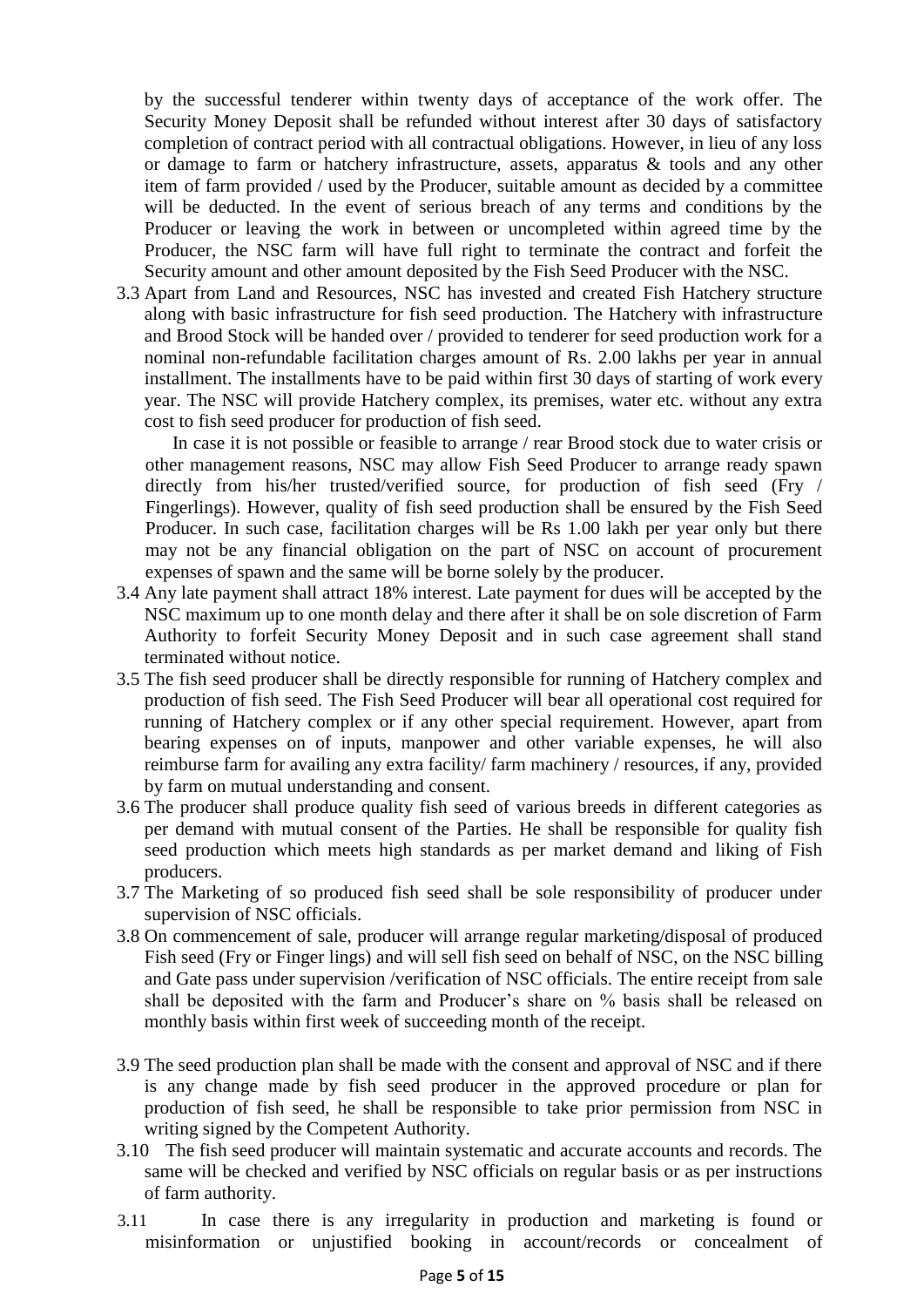information/facts are observed, the penalty as decided by the committee of farm officers shall be imposed including forfeitures of Security & EMD and even termination of contract and the Tenderer shall indemnify NSC for all such loses caused because of their act.

- 3.12 The rate of share of NSC and fish seed producer in sale receipt will be decided through open tender.
- 3.13 The rate of sale of fish seeds will be decided by the NSC Farm committee based on the prevailing market rates which should not be lower than Rs. 70/1000 for seed sale. The seed will be sold by producer under supervision of NSC considering the prevailing market rates. The indicative rates of sale of fish seed are as follows:

| Catla  | Rs.100/1000 fry  | $15-20$ mm |
|--------|------------------|------------|
| Rohu   | $Rs.80/1000$ fry | $15-20$ mm |
| Mrigal | $Rs.75/1000$ fry | $15-20$ mm |

The rates have been taken from Major Fish markets which are indicative. However, the final rates will be decided by the committee. Similarly, rates of Fingerlings above 40mm will be decided by the committee if demand arises.

3.14 The initial agreement between fish Seed Producer and NSC will be made for 2 years (from  $01<sup>st</sup>$  July 2022 to 30<sup>th</sup> June 2024) for operation and running of Hatchery complex for seed production. The contract may be extended subsequently on the sole discretion of NSC through separate agreement after considering the performance of the fish seed producer. On completion of work period or in the event of termination of work agreement, the work shall stand seized and producer/contractor shall have no right on Hatchery complex, its pond and infrastructure.

### **4. Responsibilities of the fish seed producer.**

- 4.1 The fish seed producer shall have a complete team of professionals and skilled labours to make available all necessary requirements to operate fish seed production unit. He shall produce quality fish seed.
- 4.2 That the Producer shall produce quality fish seed and sell them to fish producers.
- 4.3 Fish seed producer shall produce original papers for his /her identity, work experience and complete address of his/her residential proof. He shall also be responsible to produce the details of his/her own assets.
- 4.4 Fish Seed Producer will share his expertise & experience in fish hatchery operations and marketing with the NSC officials and fish producers and if required by NSC, he shall participate in various training programmers.
- 4.5 Fish seed producer shall be responsible for compliance of operation manual and guidelines framed in this regard by the fisheries department of Govt. of India/ NFDB. Compliance of all the necessary statutory Laws, Rules, Regulations, Notifications, and Orders shall be on Fish Seed Producer/Tenderer, any loss caused to NSC on account of this shall be sole liability of Fish Seed producer, and he/she shall indemnify NSC accordingly.
- 4.6 Fish Hatchery Complex along with infrastructure as established on the land of NSC, CSF Jawalgera, shall be handed over to fish seed producer on the date of agreement by the parties and the same shall be taken over back on completion of the season or on completion of agreement period. However, NSC shall remain sole rightful owner of fish seed production unit and Hatchery complex including infrastructure at all the time. Fish Seed Producer shall maintain the infrastructure and ensure that no damage shall be caused to fish hatchery complex and infrastructure handed over by NSC, in case of any damage occurred the same will be repaired totally / new procured at the cost and expenses of Fish Seed Producer.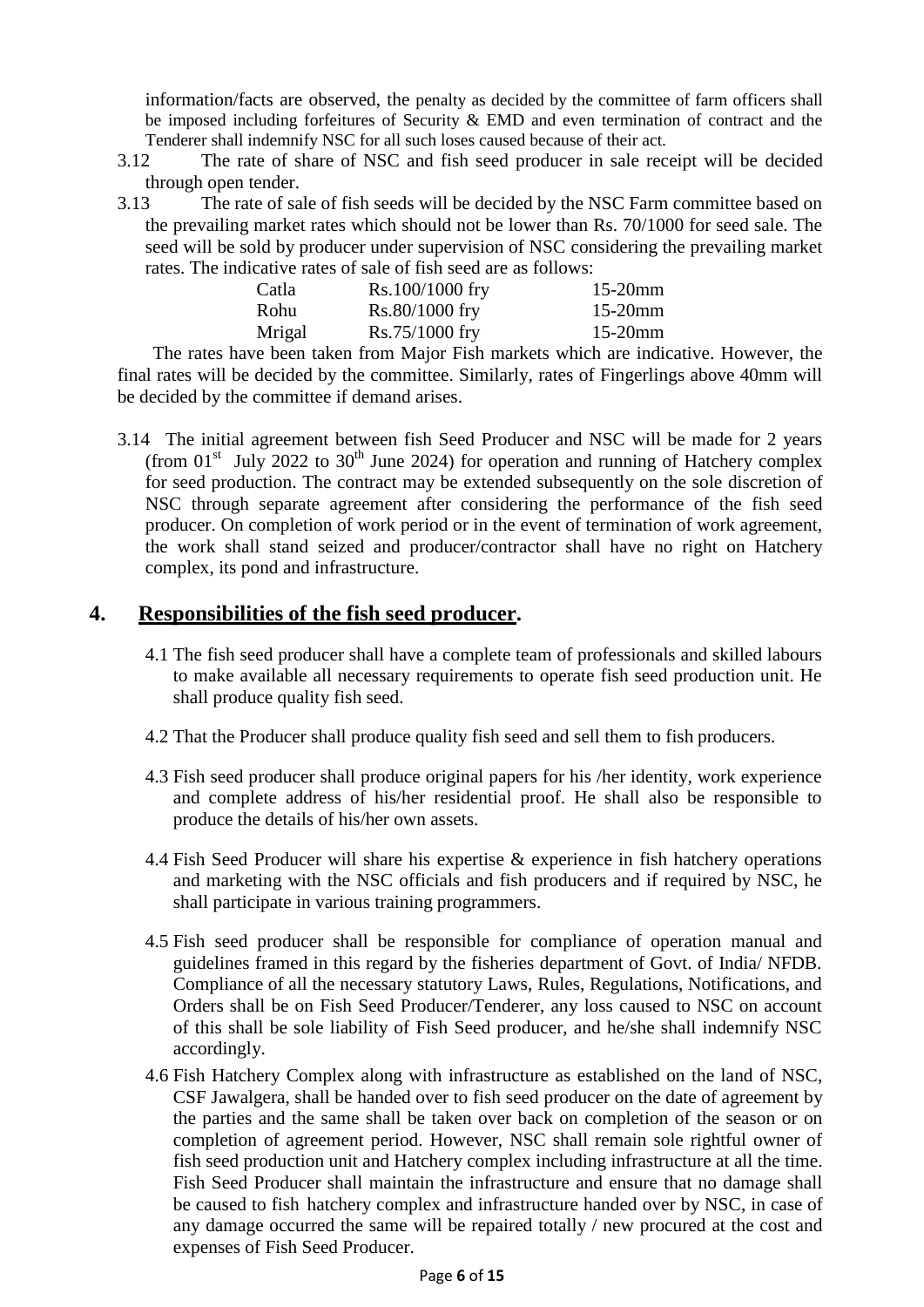- 4.7 Fish seed producer will be responsible for safe operation of fish hatchery and safe guard of Fisheries complex.
- 4.8 Fish Seed Producer shall take all safeguards /safety measures to prevent any kind of accident, mishap, any life threatening causes. Insurance of the manpower/laborer working at site will be the responsibility of producer. In case of any unfortunate life threatening incidence or casualty, producer shall be solely responsible for any kind of physical and financial loss. In this matter, NSC shall not be liable or responsible for any kind of compensation or damage etc.
- 4.9 The Fish Seed Producer shall be responsible to pay wages / funds / expenses to his manpower timely as per applicable laws. NSC shall not be directly-indirectly liable or responsible towards manpower/labourer of the producer. Such persons/laborers will not have any kind of right/dealing /engagement/obligation towards NSC. Compliance of all applicable laws with respect of manpower engaged by him shall be on fish seed producer. A monthly compliance declaration with proof will be submitted by producer to NSC every month.
- 4.10 The Producer shall be responsible for proper raising/raring and maintenance of all live stock including Brood stock throughout the agreement period. He shall be responsible for all operations required for fish seed production and disposal, timely.
- 4.11 The minimum production of fish seed will be 1.80 crore fry , If the production falls below the target The NSC will form a Committee to consider the circumstances for low production. If no justified tangible reason for low production is found then the recovery /penalty of 10-20% of deficient production value may be imposed upon the fish seed producer or as decided by the said Committee.
- 4.12 Fish Seed Producer shall not further sub-let/ sub-contract / assign the work under this agreement to any other third Party without written consent of NSC.

### **5. Responsibilities of NSC.**

- 5.1 The NSC will provide Fish Hatchery Complex, ponds, basic infrastructure facilities, Brood stock, and water resources for the production of fish seed.
- 5.2 The NSC will full fill the procedural requirement to enable the smooth running of the project.
- 5.3 The NSC will supervise the sale of fish seed so produced from hatchery under present contract.
- 5.4 The NSC will provide outer security as provisioned and prevailing in the farm.
- 5.5 That NSC will maintain sale account, receive sale proceed and release share of producer as agreed.
- 5.6 The NSC shall supervise entire process of production up to sale of quality Fish seeds.
- 5.7 The NSC will make available genetically pure/quality brood stock nearly 1500 kg through tender purchase. On successful completion of contract or termination in between, the entire available Brood stock shall be handed over by the producer in live healthy condition to NSC and NSC shall be sole owner of Brood stock available in the Hatchery complex. The Producer shall be solely responsible for its proper rearing and maintenance.

### **6. Termination of the agreement.**

6.1 NSC reserves full right to terminate the agreement at any time during the period of this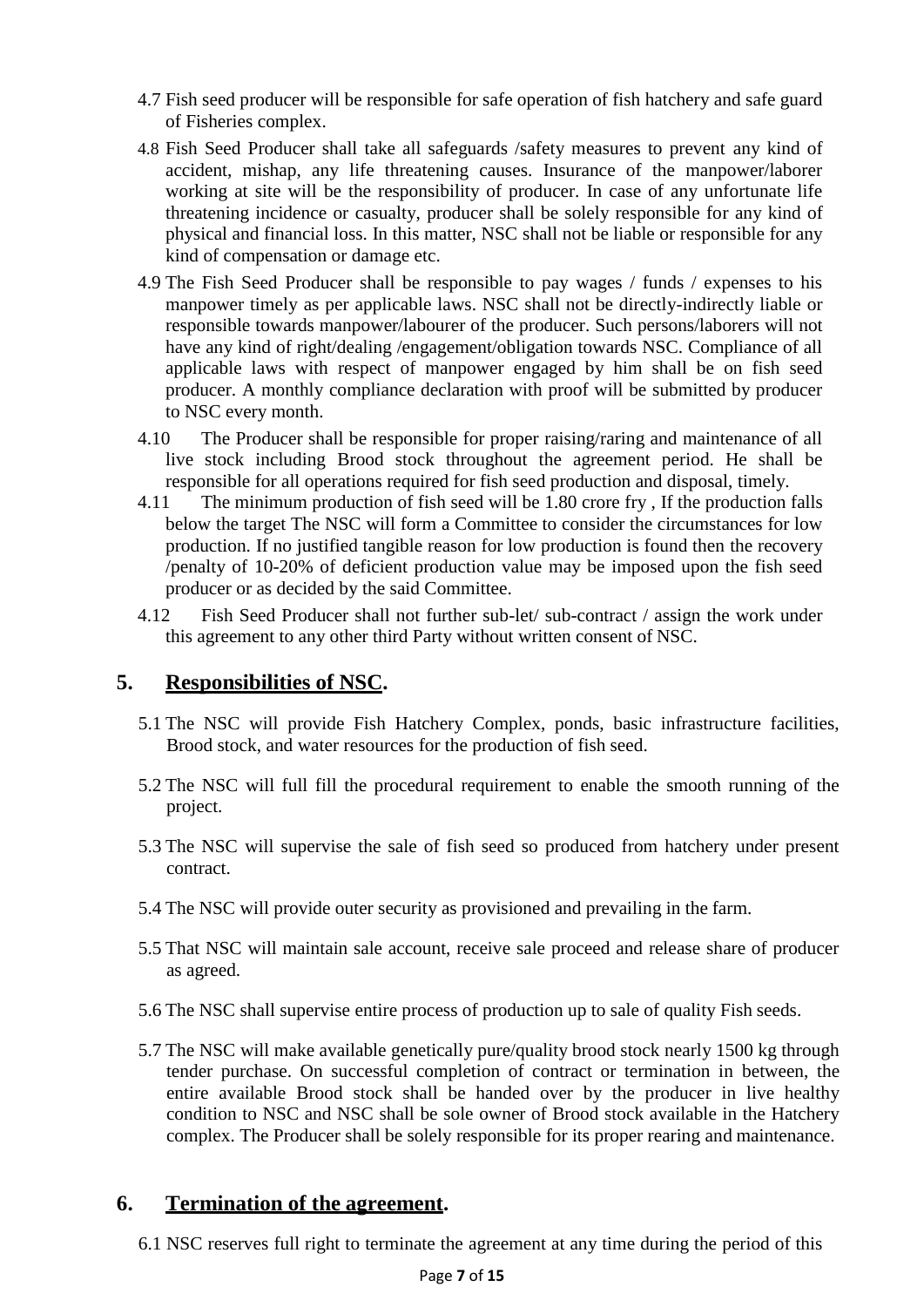Agreement, in cases, which inter-alia includes:

- 6.2 In case Producer failed to comply with the agreed terms & conditions, or on violation or breach of any physical or financial terms and conditions committed by producer or his/her manpower.
- 6.3 Work is discontinued by producer before the contract period agreed under present agreement. In such case NSC shall take care of Hatchery Complex, Infrastructure and work.
- 6.4 In case producer or his representatives indulge in criminal, anti-national or in such activities which are not in the interest of the NSC.
- 6.5 In case producer make financial losses to NSC in the fish seed production venture.
- 6.6 In case venture is not proved to be viable.
- 6.7 In case of administrative directives of Government of India or concerned Statutory Authority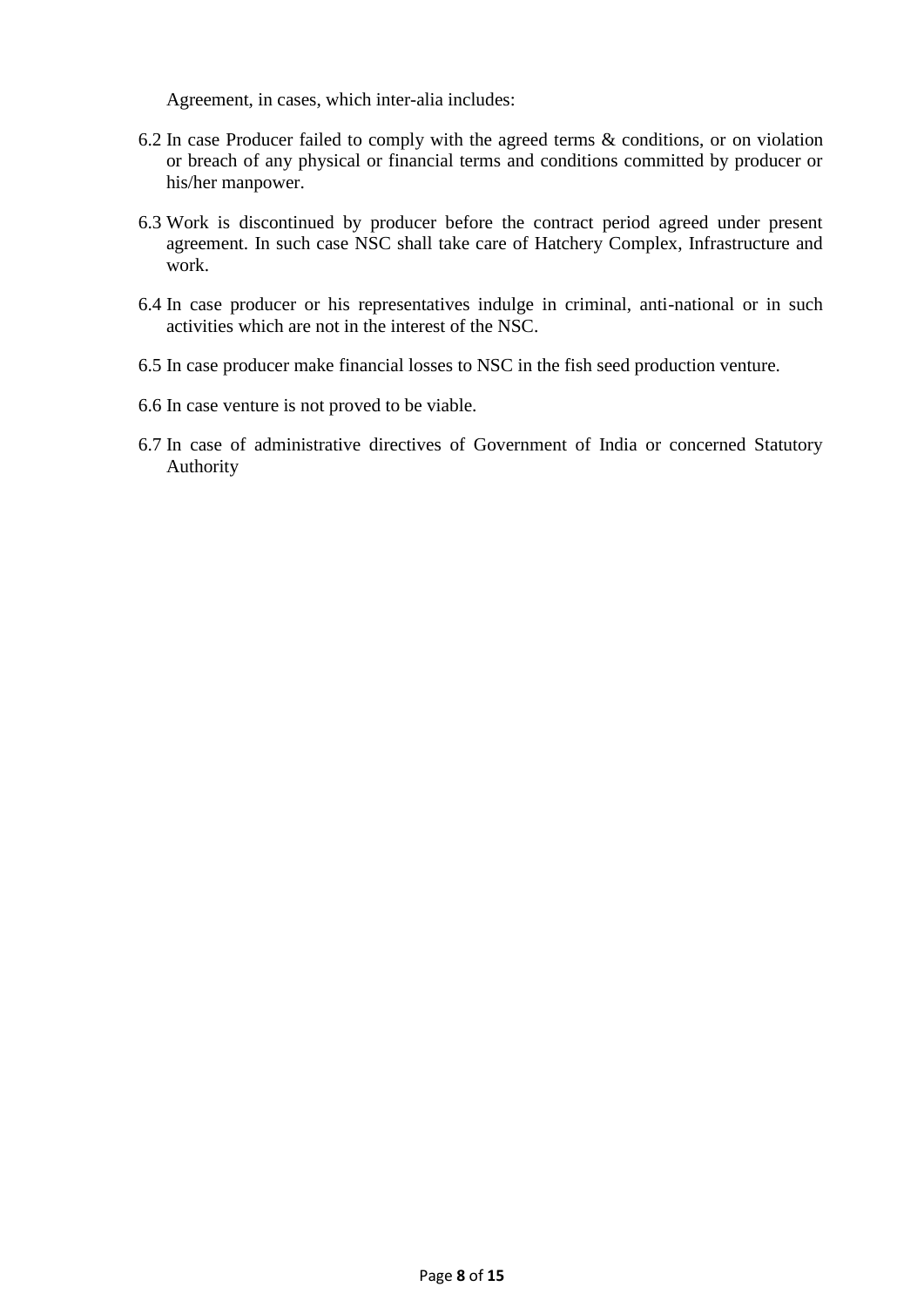### (A Govt. of India Undertaking) **CENTRAL STATE FARM, JAWALGERA**

### **GENERAL TERMS & CONDITIONS FOR FISH HATCHERY**

The terms & conditions for operation of Hatchery for fish seed production at Central State Farm, **Jawalgera** Tq Sindhanur Dist:Raichur.

#### **A. ADVICE FOR BIDDERS:**

The Bidders are advised in their own interest to carefully read the tender documents and understand their purport unless the Bidder specifically states to the contrary in respect of any particular clause, it shall be presumed that they accepts all the terms and conditions as have been laid down in tender document.

#### **B. Tender Fee (Non-Refundable):**

Tender fee Rs. 590/- (Rupees Five Hundred Ninety only) must be deposited through NEFT/RTGS/DD/UPI as per details mentioned.

#### Earnest Money Deposit (Refundable):

EMD amount 50000/- (Rupees Fifty Thousand only) must be deposited before due through NEFT/RTGS/DD/UPI (As per instruction/details in Tender Document).Exemption of EMD for Indian Manufactures which are registered with NSIC under Single point registration scheme, Indian manufactures / suppliers who are Micro, Small and Enterprises (MSME) small scale units and registered with National Small Industries Corporation (NSIC) under single point registration scheme having udyog aadhar are exempted from payment of EMD provided to furnish photocopy of valid registration with NSIC under the single point registration scheme for the quoted stores in support if claim along with their requested letter. This facility will, however, not be provided to those smallscale units who are registered under the old registration scheme which was extended up to  $30<sup>th</sup>$  June 1981 only. (Registration certificate to be attached.)

#### **C. Submission of Offer:**

Offer must be submitted in prescribed tender input form in offline . Only those parties should participate in tender who accepts all the terms & conditions because conditional tender may be treated as void.

#### **D. BID OPENING AND EVALUATION:**

Bids will be opened in Offline(As per instruction in Tender Document).

#### **E. AWARD OF CONTRACT:**

The technical bid will open first and based on the information committee will scrutinize the bid submitted and evolve the successful bidder for financial bid. Purchase / sale committee will award the Contract to the successful Bidder whose bid has been determined to be substantially responsive and has been determined as the best evaluated bid provided further that the Bidder is determined to be qualified to perform the Contract satisfactorily, for which the Firm may be asked for making a presentation, along with other parameters.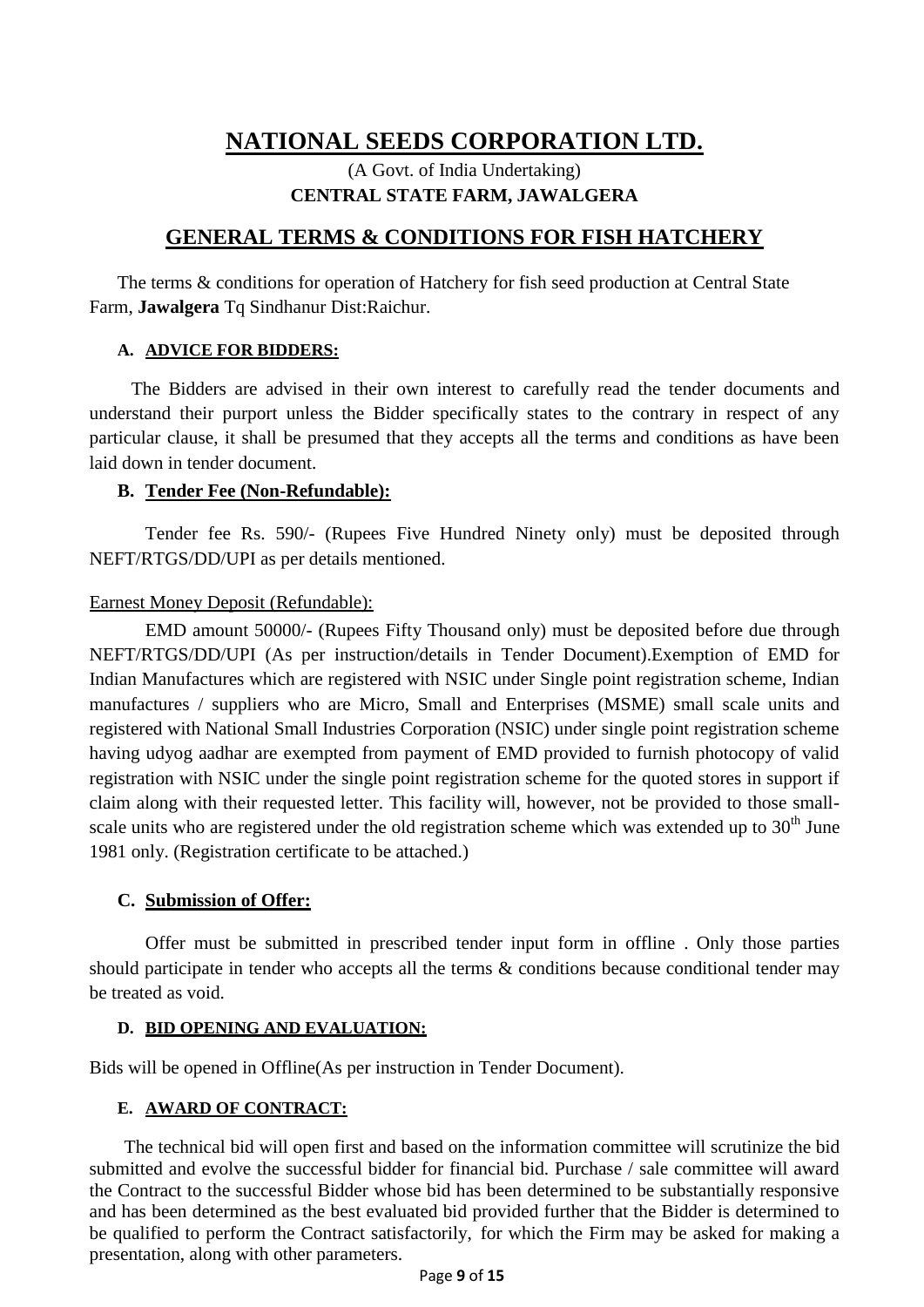### **F. Notification of award:**

Prior to the expiration of the period of bid validity Selection Committee will place a firm order or notify the successful Bidder in writing.

#### **G. Cancellation of Work order:**

The Corporation does not bind itself to accept the lowest or any other tender and reserves the right to reject the whole tender or part thereof without assigning any reasons thereof.

The other terms and conditions are as:

- **1.** For participation in tender, tenderer have to produce at least two Identity Proofs like election Id, Aadhar, Driving License, PAN card, Property document etc. If tenderer is owner or partner of firm or company, document, related to authorization, registration, GSTIN, financial status, and partnership details may be produced along with two IDs as mentioned above.
- **2.** Tenderer should give his/her full address and contact no, email id etc. for future correspondences. NSC will not be responsible for any delay or none receipt of any letter/correspondence due to incomplete address or any postal issue.
- **3.** NSC Farm authority reserves the right to reject or cancel the tender at any time without any notice or assigning any reason.
- **4.** The company or person who is blacklisted /de-listed or declared insolvent in any case / tender/contract by any farm or offices of the NSC or who is declared insolvent by the court of law or civil administration or he/she is minor, such person or firm will not be considered eligible for participation in the tender. In case he/she has already participated in tendering by concealing such information, his/her tender / agreement/contract shall be terminated at any stage and his/her security money will be forfeited without giving any notice.
- **5.** Tenderer after depositing tender shall have no right to take it back or change the quoted rates. The tender having illegible, incomplete information & attachments, details, inappropriate EMD amount of DD/bank transfer or any other shortcoming shall be rejected, without any further correspondence/information. The tender with conditions will not be accepted.
- **6.** Producer shall abide with all relevant, fishery and civil and labour laws / Act /Government Orders, directives, declaration, laws including but not limited to as applicable and amended from time to time by the government.
- **7.** Producer, his representatives or worker will not indulge, obstruct or intervene in any activity of the farm. They will not try to indulge activities like animal rearing or grazing, constriction, or using farm resource or any other activity considered not in the interest of NSC farm. In such event the penalty deemed fit will be imposed upon him/producer by the NSC including charging for damage, forfeiting amount deposited by him/her, termination of work or even taking legal action against him/her in severe cases.
- **8.** Producer shall provide the verified list to the NSC containing name of persons with complete address and contact/mobile Nos. of the representatives, persons/workers engaged by him for Fish Seed Production. NSC shall grant time bound permission to his/her manpower to enter in farm premises /area/site accordingly. However, NSC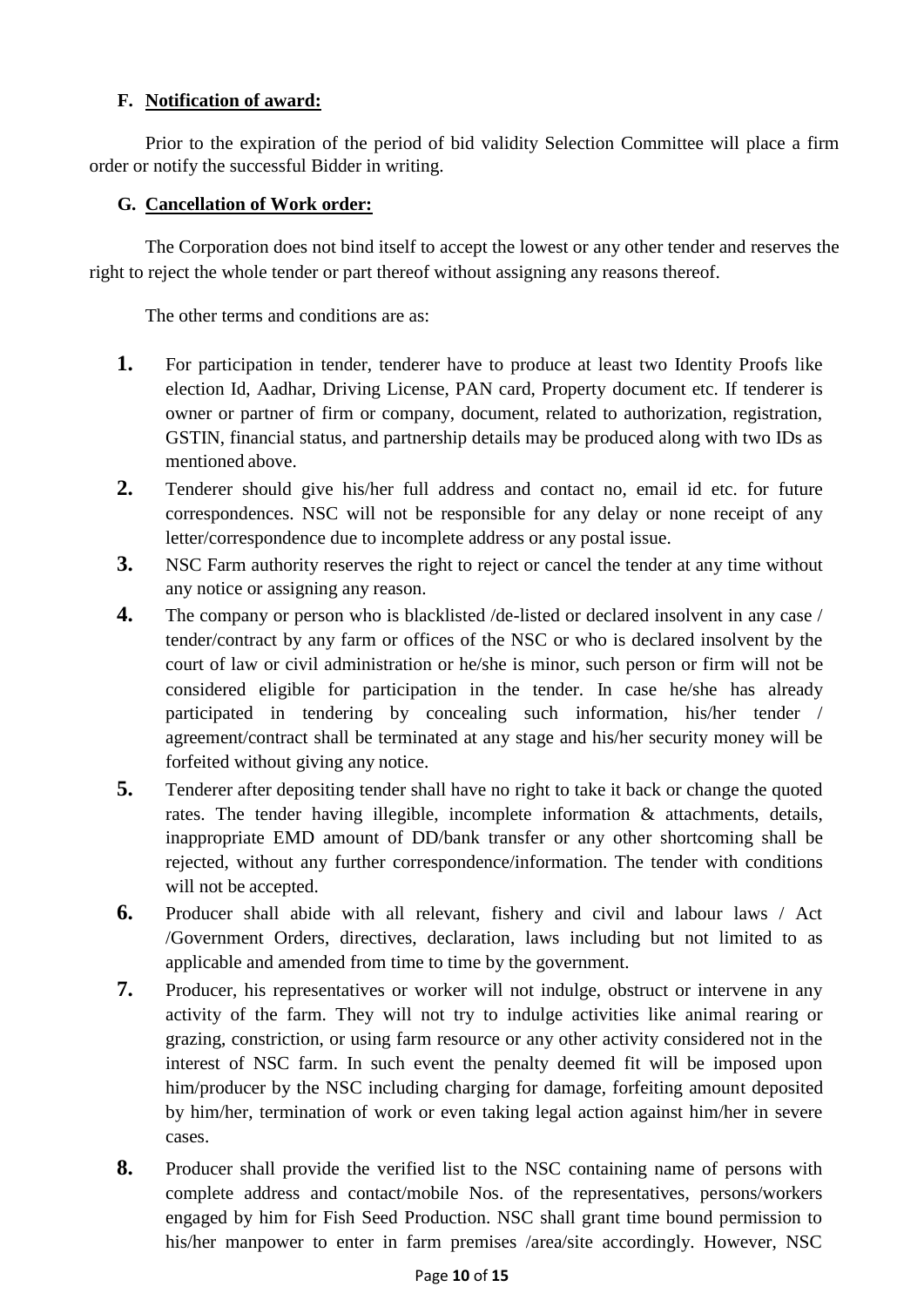Management reserves the right to stop or forbid entry of any person in farm interest.

- **9.** Producer shall have no right to sublet, re-let, rent, join associate or handover work to any third person or party without written permission of NSC Farm Management.
- **10.** Producer shall bear and directly pay for all statutory taxes, levies, cess, permit etc on his own whichever and whatever is applicable in production and sale of Fish Seed. Copy of payment receipts shall be provided by producer to NSC
- **11.** NSC will provide water & electricity for the hatchery. In general conditions, water will be made available on priority as per requirement of hatchery. However, in the event of irregular canal flow, low water level, less availability of water, closure of canal, electricity failure, in the event of any civil administration order or in the spell of draught if there is any scarcity of water arises, NSC will not be held responsible for any loss and producer shall not make any claim, compensation or damage for such losses.
- **12.** Producer shall execute an Indemnity Bond on Rs.100/- stamp paper in favour of NSC that in case he/she commits any violation of relevant Government Laws, Directives, Orders of Statutory Authorities, Labour Laws, Tax evasion etc. or he/she does not fulfill any financial commitment towards any third party related to present agreement or not paying dues to any related person or manpower. In such event he/she will not make NSC a party. The Producer shall keep NSC harmless. In case any violation, misdeed of producer that caused loss to NSC or that affects the name and fame of NSC in any way or NSC is made responsible by any Court of Law or any Authorities, it shall be binding upon producer& shall indemnify NSC for all such damages and court expenses, other expenses along with any kind of penalties.
- **13.** The successful Tenderer shall be required to execute an agreement within 15 days of acceptance of the work offer, and therefore he shall arrange two stamp papers of Rs. 500/- at his/her own. One for execution of agreement for the arrangement with NSC for Fish seed production & disposal work agreement and other for Indemnity Bond.

## **Arbitration:-**

In case any dispute arises between NSC and the other party due to any term or matter, both the parties will opt to resolve it through mutual understanding and discussion. In case, dispute remains even after discussions, then it shall be binding upon parties to resolve issue under the provisions of Arbitration and Conciliation act 1996 as amended from time to time. Under this provision, the Chairman-cum-Managing Director, National Seeds Corporation with the concurrence of both the parties shall appoint Sole Arbitrator to resolve the issue and both the parties will have to abide by the decision. The parties will bind to resolve this dispute through arbitration before going to court of law. The Arbitration shall be conducted at New Delhi and shall in English Language. The Court of Delhi shall have the jurisdiction.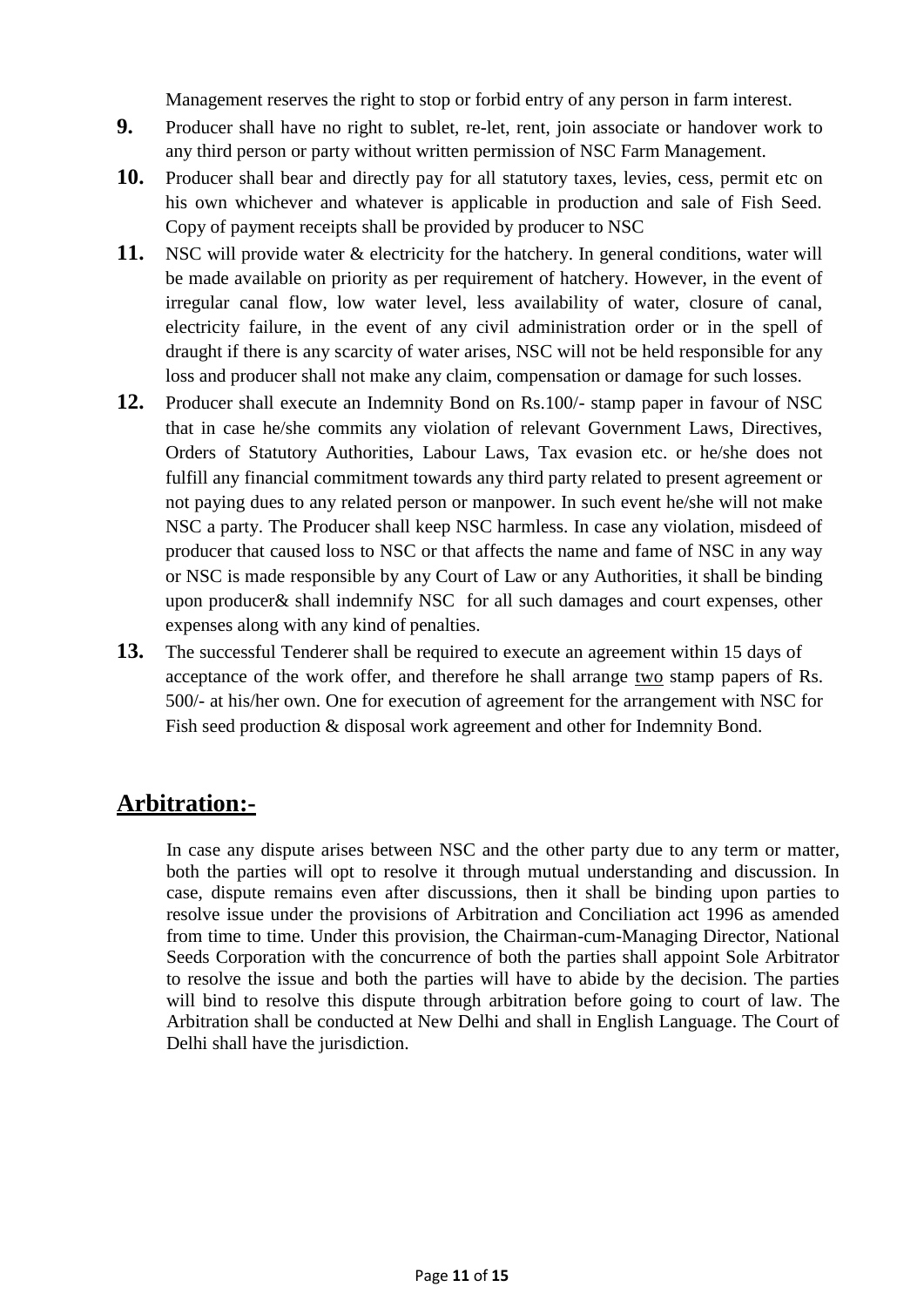#### **FORM OF PERROMANCE SECURITY/SECURITY DEPOSIT (GUARANTEE)**

#### **BANK GUARANTEE BOND**

| In consideration of the National Seeds Corporation Ltd, Central state farm Jawalgera                                                           |                         |  |
|------------------------------------------------------------------------------------------------------------------------------------------------|-------------------------|--|
| (hereinafter called)                                                                                                                           | <b>Corporation</b> ) to |  |
| accept the terms and conditions of the proposed agreement between -------------------                                                          | and                     |  |
| (hereinafter called" the Contractor) for the work-----------------<br>(hereinafter called the said agreement)                                  | $(Rs, \dots)$           |  |
| having agreed to production of an irrevocable Bank Guarantee for Rs.---------                                                                  | ) as a                  |  |
| security/guarantee from the contractor for compliance of his obligations in accordance with the terms and<br>conditions in the said agreement. |                         |  |

We--------- (hereinafter referred to as the "the Bank) hereby undertake to pay the Corporation an amount not exceeding Rs.-------- (Rs.---------) on demand by the Corporation.

2 We,--------------------- do hereby undertake to pay the amounts due and payable under this

guarantee without any demure, merely on a demand from the Corporation stating that the amount claimed as required to meet the recoveries due or likely to be due from the said contractor. Any such demand made on the bank shall be conclusive as regards the amount due and payable by the bank under this guarantee. However, our liability under this guarantee shall be restricted to an amount not

exceeding Rs. ------ (Rs. --------------- only.)

3 We, the said bank further undertake to pay the Corporation any money so demanded notwithstanding any dispute or disputes raised by the contractor in any suit or proceeding pending before any count or Tribunal relating thereto, our liability under this present being absolute and unequivocal.

The payment so made by us under this bond shall be a valid discharge of our liability for payment there under and the contractor shall have no claim against us for making such payment.

4 We-------- ----- further agree that the guarantee herein contained shall remain in full force and effect during the period that would be taken for the performance of the said agreement and that it shall continue to be enforceable till all the dues of the Corporation under or by virtue of the said agreement have been fully paid and its claims satisfied or discharged or till Engineer on behalf of the Corporation certified that the terms and conditions of the said agreement have been fully and properly carried out by the said contractor and accordingly discharges this guarantee.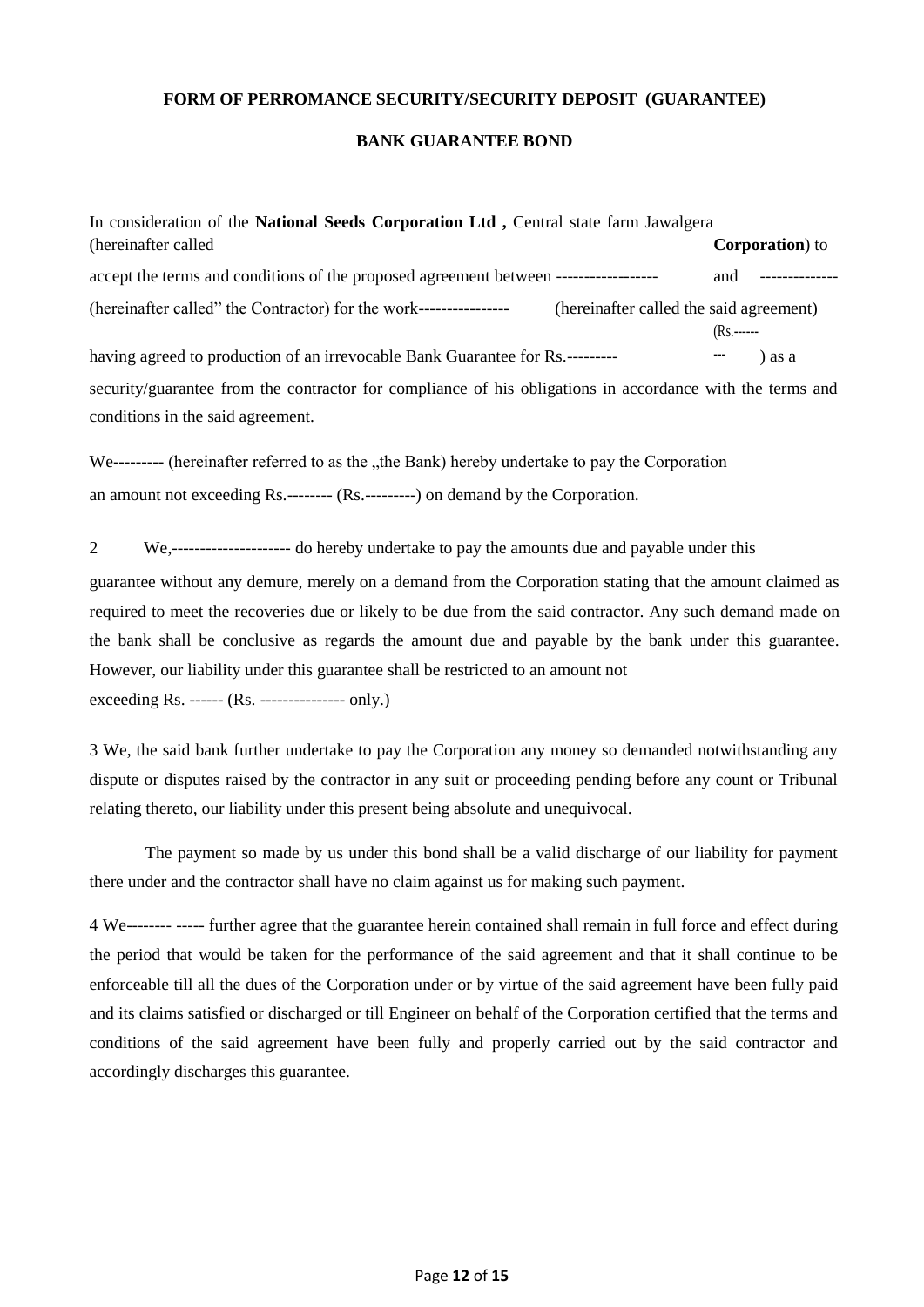5 We---------- (indicate the name of bank) further agree that the Corporation shall have fullest liberty without our consent and without affecting in any manner our obligation hereunder to vary any of the terms and conditions of the said agreement or to extend time of performance by the said contractor from time to time or to postpone for any time or from time to time any of the powers exercisable by the Corporation against the said contractor and to forbear or enforce any of the terms and conditions relating to the said agreement and we shall not be relieved from our liability by reason of any such variation or extension being granted to the said contractor or for any forbearance, act of omission.

On the part of the Corporation any indulgence by the Corporation to the said contractor or by any such matter or thing whatsoever which under the law relating to sureties would, but for this provision, have effect of so relieving us.

6 This guarantee will not be discharged due to the change in the constitution of the Bank or the contractor.

7 We--------- (indicate the name of bank) lastly undertake not to revoke this guarantee except with the previous consent of the Corporation in writing.

8 This guarantee shall be valid up to ------------ unless extended on demand by the Corporation. Notwithstanding anything mentioned above, our liability against this guarantee is restricted to Rs.---- ---- (Rs.\_------------) and unless a claim in writing is lodged with us within six months of the date of expiry or the extended date of expiry of this guarantee all our liabilities under this guarantee shall stand discharged.

Dated the ----------------- day of ---------- for ------------------- (indicate the name of bank)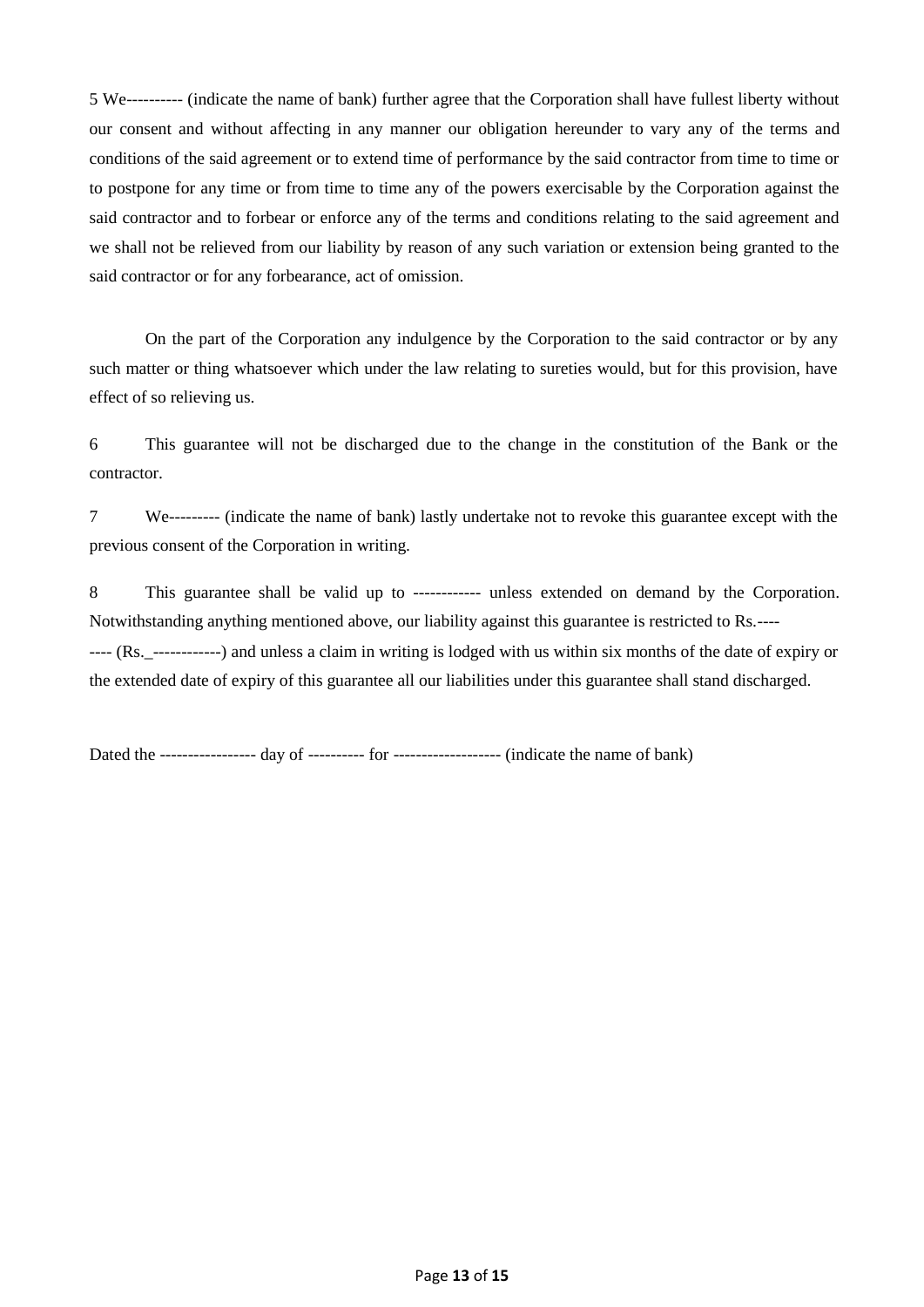### (A Govt. of India Undertaking) **CENTRAL STATE FARM, JAWALGERA**

#### **TECHNICAL BID**

| Name of work<br>$\ddot{\phantom{a}}$                                                 |  | Operation & Production through Fish Hatchery Complex on<br>Total Sale share between NSC & Fish Seed Producer                                                                                                                                                                                                                                                                                                                                                                                     |  |
|--------------------------------------------------------------------------------------|--|--------------------------------------------------------------------------------------------------------------------------------------------------------------------------------------------------------------------------------------------------------------------------------------------------------------------------------------------------------------------------------------------------------------------------------------------------------------------------------------------------|--|
|                                                                                      |  |                                                                                                                                                                                                                                                                                                                                                                                                                                                                                                  |  |
| 2. Address                                                                           |  | $\begin{minipage}{.4\linewidth} \begin{tabular}{l} \multicolumn{2}{c} {\textbf{1}} & \multicolumn{2}{c} {\textbf{2}} & \multicolumn{2}{c} {\textbf{3}} & \multicolumn{2}{c} {\textbf{4}} \\ \multicolumn{2}{c} {\textbf{5}} & \multicolumn{2}{c} {\textbf{6}} & \multicolumn{2}{c} {\textbf{7}} \\ \multicolumn{2}{c} {\textbf{6}} & \multicolumn{2}{c} {\textbf{7}} & \multicolumn{2}{c} {\textbf{8}} \\ \multicolumn{2}{c} {\textbf{9}} & \multicolumn{2}{c} {\textbf{1}} & \multicolumn{2}{c$ |  |
| 3. E.M.D payment details & date: As per tender Rs.50,000/-                           |  |                                                                                                                                                                                                                                                                                                                                                                                                                                                                                                  |  |
| 4. Tender Fee details & date                                                         |  |                                                                                                                                                                                                                                                                                                                                                                                                                                                                                                  |  |
| Self-attested Documents has also to be attached in support to the following details: |  |                                                                                                                                                                                                                                                                                                                                                                                                                                                                                                  |  |
| 5. Registration No. of firm (if applicable) : __________________________________     |  |                                                                                                                                                                                                                                                                                                                                                                                                                                                                                                  |  |
|                                                                                      |  |                                                                                                                                                                                                                                                                                                                                                                                                                                                                                                  |  |
|                                                                                      |  |                                                                                                                                                                                                                                                                                                                                                                                                                                                                                                  |  |
|                                                                                      |  |                                                                                                                                                                                                                                                                                                                                                                                                                                                                                                  |  |
| 9. Name and addresses of the Bank with IFSC/Account no.: _________                   |  |                                                                                                                                                                                                                                                                                                                                                                                                                                                                                                  |  |
| 10. Identity Proof (as per tender documents) : _________________________________     |  |                                                                                                                                                                                                                                                                                                                                                                                                                                                                                                  |  |
| 11. NSIC/MSME Certificate No. (if applicable): _________________________________     |  |                                                                                                                                                                                                                                                                                                                                                                                                                                                                                                  |  |
|                                                                                      |  |                                                                                                                                                                                                                                                                                                                                                                                                                                                                                                  |  |
| 13. Address Proof (as per tender documents)                                          |  |                                                                                                                                                                                                                                                                                                                                                                                                                                                                                                  |  |
| 14. Partnership Deed if Partnership firm                                             |  |                                                                                                                                                                                                                                                                                                                                                                                                                                                                                                  |  |
| 15. Authorization letter in case of partnership firm/company                         |  |                                                                                                                                                                                                                                                                                                                                                                                                                                                                                                  |  |
| 16. Latest Affidavit certificate that not black listed on non judicial stamp paper   |  |                                                                                                                                                                                                                                                                                                                                                                                                                                                                                                  |  |

Declaration: I have read and understood all the terms and conditions of the tender and agreed upon to execute the work as per terms and conditions. All the documents provided in support to tender by me / our firm, are declared to be true.

Signature of Tenderer